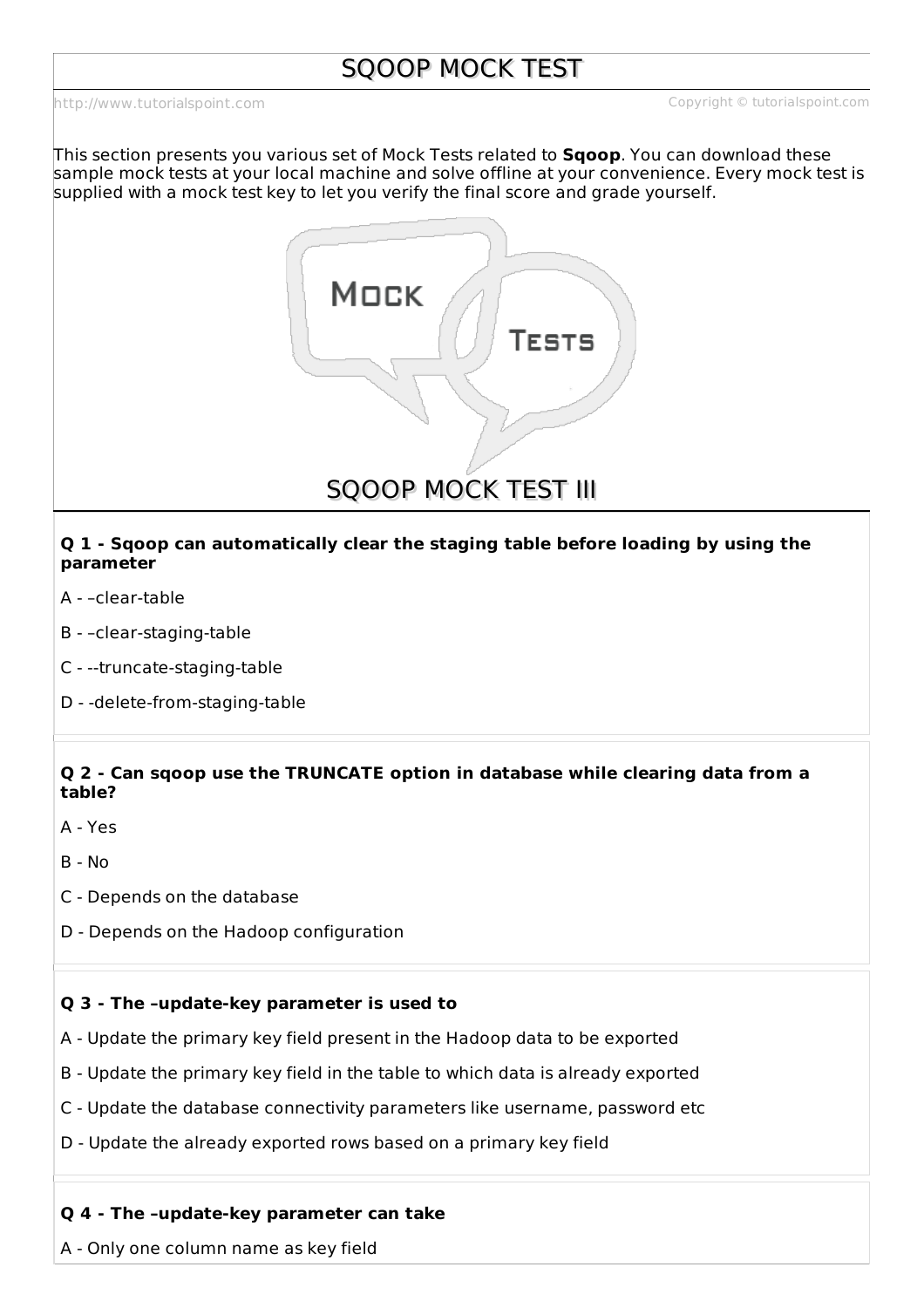- B Two column name as key filed
- C Comma separated list of columns as keys
- D Table name and column name as key

#### Q 5 - A table contains 4 columns  $C1$ ,  $C2$ ,  $C3$ ,  $C4$ . With -update-key C2,C4, the sqoop **generated query will be like**

A - Update table set  $Cl = 'newval', c3 = 'newval'$  where  $c2 = 'oldval'$  and  $c4 = 'oldval'$ 

B - Update table set  $C2 = 'newval', c4 = 'newval'$  where  $c2 = 'oldval'$  and  $c4 = 'oldval'$ 

C - Update table set  $Cl = 'newval', c2 = 'newval', c3 = 'newval', c4 = 'newval' where  $c2 = 'oldval'$$ and  $c4 = 'oldval'$ 

D - None

#### **Q 6 - The –update-key parameter can**

- A Not insert new rows to the already exported table
- B Insert new rows to an already exported table
- C Insert new rows into the exported table only if it has a primary key
- D Delete rows form already exported table

#### **Q 7 - Sqoop can insert new rows and update existing changed rows into an already exported table by using the parameter**

- A –update-insert
- B -update-else-insert
- C –update-mode insert
- D –update-mode allowinsert

#### **Q 8 - When using –update-mode allowinsert parameter with oracle database the feature of oracle used by sqoop is**

- A UPSERT statement
- B MERGE statement
- C MULTITABLE INSERT statement
- D BULK LOAD statement

#### **Q 9 - With MySQL, the feature used by sqoop for update or insert data into an exported table is**

A - ON DUPLICATE KEY UPDATE

- B ON KEY UPDATE
- C ON NEW KEY UPDATE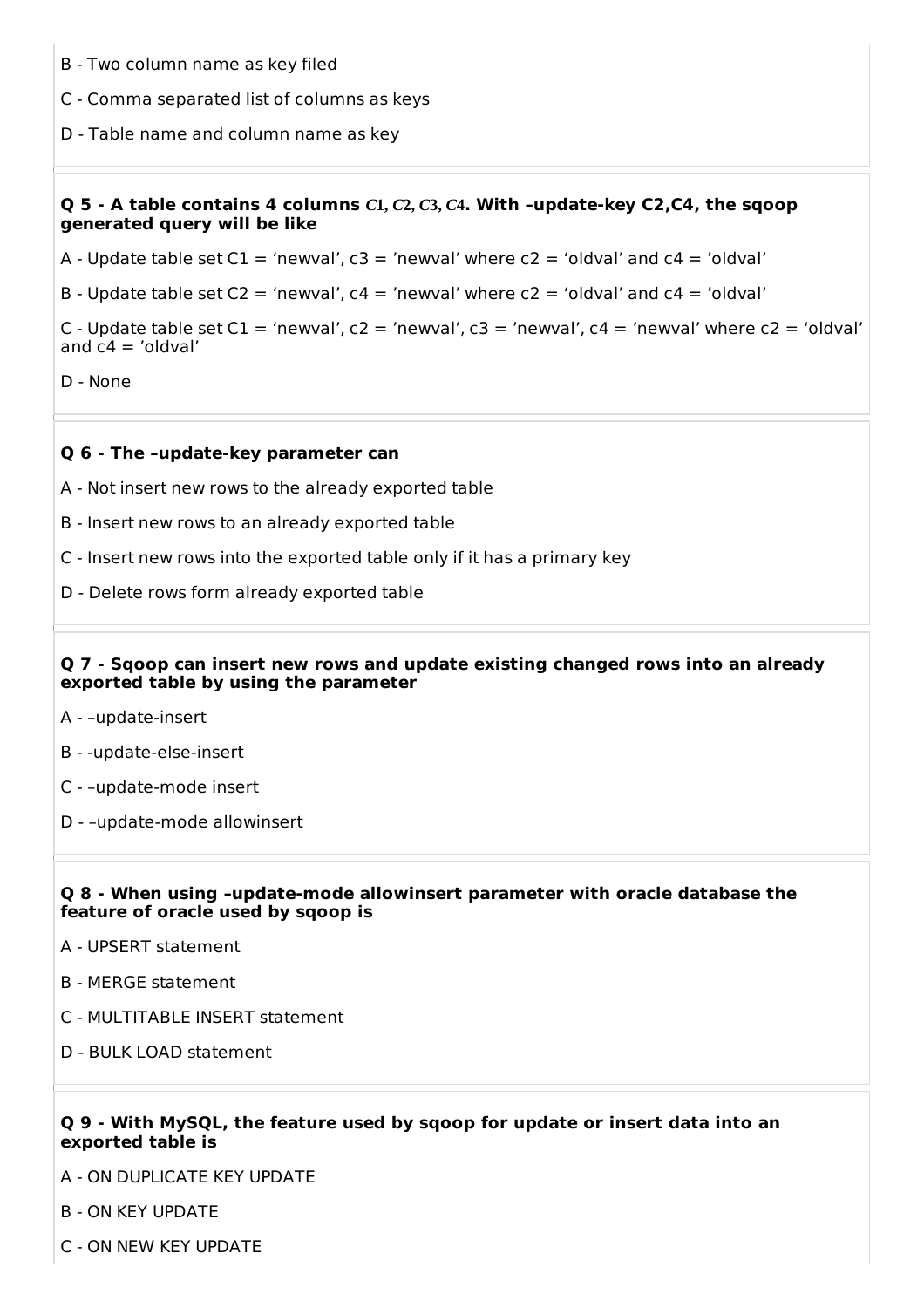# **Q 10 - Can the upsert feature of sqoop delete some data form the exported table?**

- A Yes
- B No
- C Depends on database
- D Yes With some additional sqoop parameters

#### **Q 11 - To sync a HDFS file with some deleted rows with a previously exported table for the same table the option is to**

- A Using staging table
- B Export the data again to a new database table and rename it
- C Use a ETL tool
- D Can not be done using sqoop

### **Q 12 - The parameter which can be used in place of --table parameter to insert data into table is**

- A –call
- B –insert-into
- C –populate
- D –load-into

# **Q 13 - The disadvantage of using a stored procedure to laod data is**

- A Data gets loaded faster
- B Parallel loads in the database table
- C The store procedure cannot load multiple tables at a time
- D It induces heavy load on database

#### **Q 14 - If the table to which data is being exported has more columns than the data present in the hdfs file then**

- A The load definitely fails
- B The load can be done only for the relevant columns present in HDFS file
- C The will populate values into the wrong columns
- D The load does not start

**Q 15 - The parameter to specify only a selected number of columns to be exported to**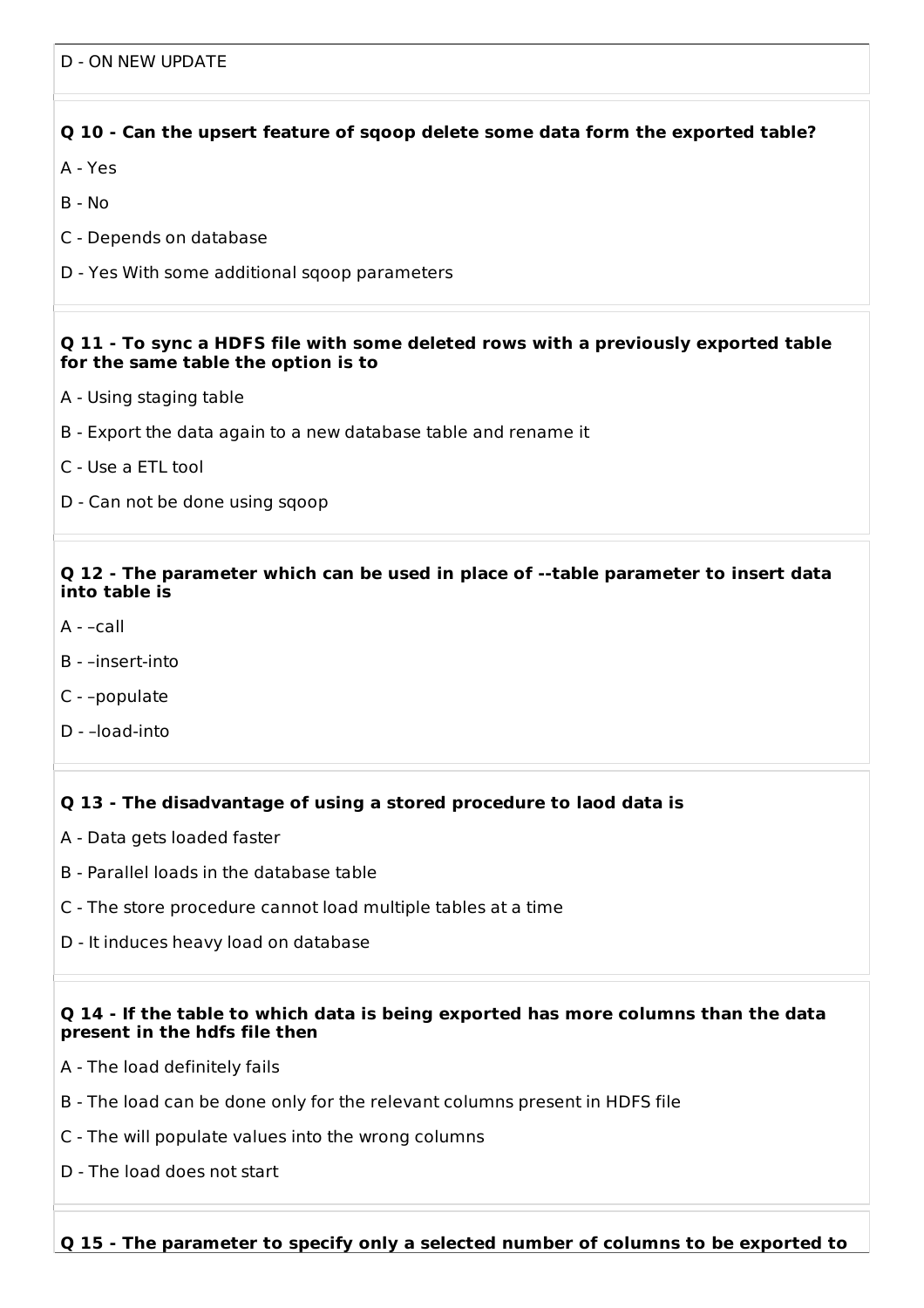## **a table is**

- A -columns
- B –column-subset
- C ----columns-not-all
- D -columns-part

# **Q 16 - Load all or load nothing semantics is implemented by using the parameter**

- A -loadd-all-nothing
- B -stage-load
- C -all-load
- D -staging-table

# **Q 17 - How do we decide the order of columns in which data is loaded to the target table?**

- A By using -- order by parameter
- B By using a new mapreduce job aftet submitting sqoop export command
- C By using a database stored procedure
- D By using –columns parameter with comma separated column names in the required order.

## **Q 18 - What is the disadvantage of using the –columns parameter to insert a subset of columns to the relational table?**

- A The relational table may have not null columns not covered in the –columns parameter.
- B The relational table may store the data from HDFS in wrong columns.
- C It may not load all the required data
- D It will not be able to populate primary key values

# **Q 19 - The parameter used to override NULL values to be inserted into relational targets is**

- A -override-null
- B –input-null-string
- C -substitute-null
- D --replace-null

# **Q 20 - For Text based columns the parameter used for substituting null values is**

- A -input-null-string
- B -input-null-non-string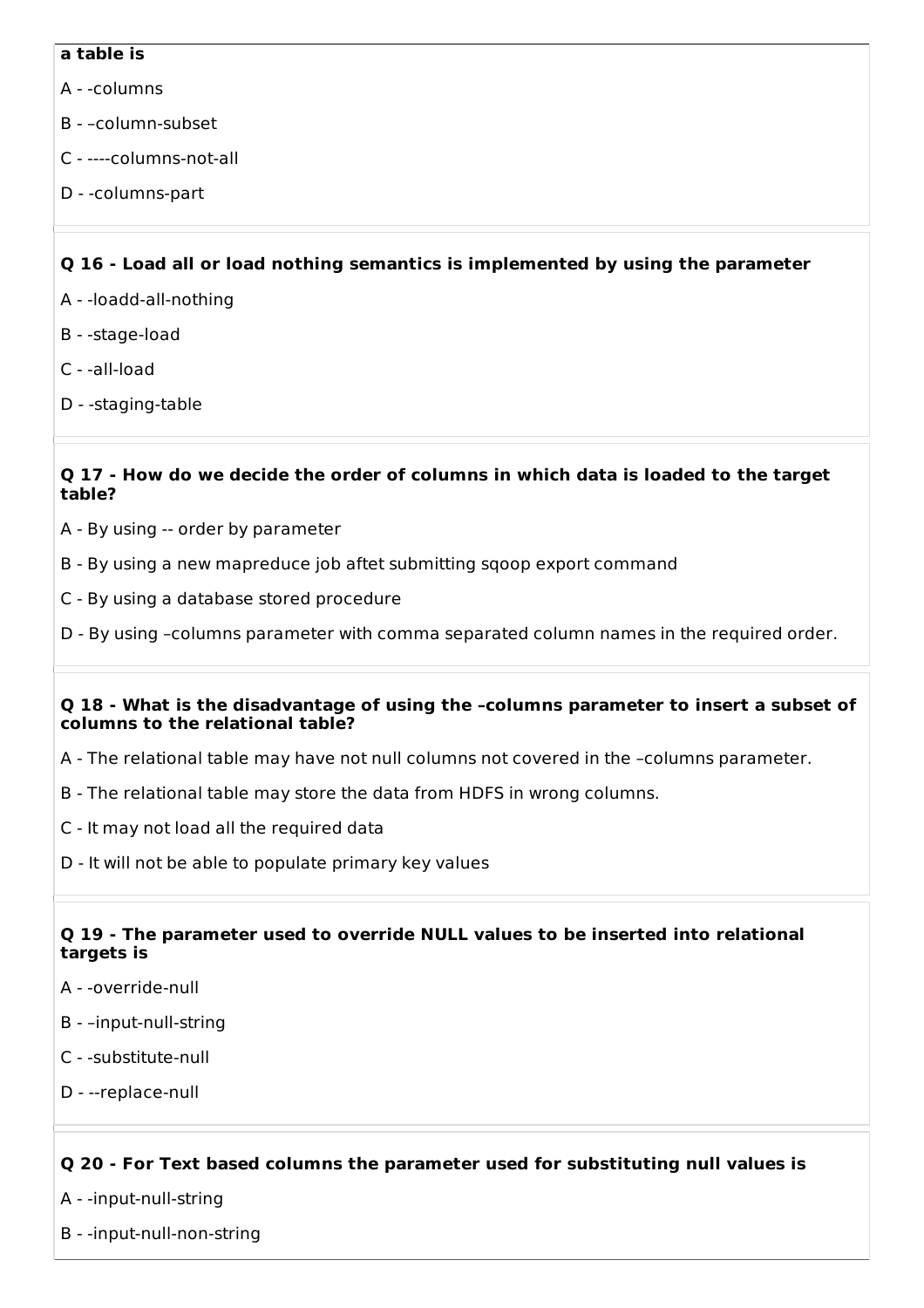D - -input-null-varchar

# **Q 21 - For a column of data type numeric, the parameter used for substituting null values is**

- A -input-null-string
- B -input-null-non-string
- C -input-null-text
- D -input-null-varchar

### **Q 22 - When a column value has a different data type in the HDFS system than expected in the relational table to which data will be exported −**

- A Sqoop skips the rows
- B Sqoop fails the job
- C Sqoop loads the remaining rows by halting and asking whether to continue the load
- D Sqoop automatically changes the data type to a compatible data type and loads the data.

# **Q 23 - The parameter used in sqoop to import data directly into hive is**

- A -import-direct
- B -import-hive
- C –hive-import
- D -hive-sqoop

## **Q 24 - While importing directly to hive using sqoop, if the table meta data does not exist in hive then**

- A the sqoop job fails
- B sqoop creates the meta data in hive
- C sqoop waits for user to input the meta data
- D sqoop imports the data as a file without creating any meta data

## **Q 25 - To ensure that the columns created in hive by sqoop have the correct data types the parameter used by sqoop is**

- A --map-column-hive
- B --map-column
- C --column-hive
- D --map-table-hive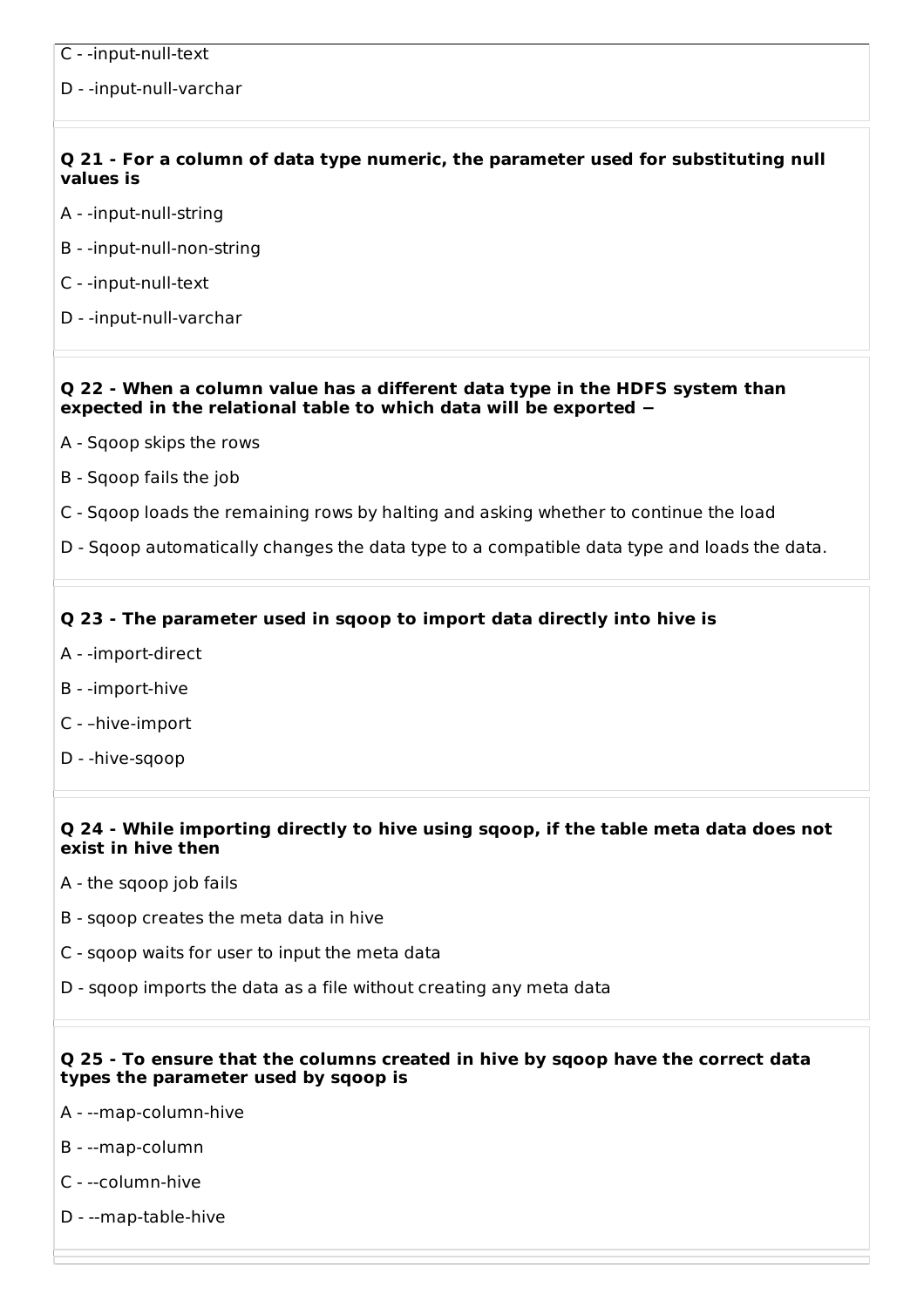# **Q 26 - During import to hive using sqoop the data is**

- A directly loaded to existing hive table
- B first moved into a hive directory as a hdfs file
- C first moved into any temporary location as a HDFS file
- D First validated against the table schema in hive

## **Q 27 - While importing data to hive using sqoop, if data already exists in hive table then the default behaviour is**

- A The incoming data is appended to hive table
- B the incoming data replaces data in hive table
- C The data only gets updated using the primary key of the hive table
- D sqoop command fails

#### **Q 28 - To overwrite data present in hive table while importing data using sqoop, the sqoop parameter is**

- A --sqoop-overwrite
- B --hive-overwrite
- C --hive-delete-all
- D --sqoop-delete-all

#### **Q 29 - The temporary location to which sqoop moves the data before loading into hive is specified by the parameter**

- A --target-dir
- B --source-dir
- C --hive-dir
- D --sqoop-dir

## **Q 30 - If the target hive table is partitioned then sqoop behavior is which of the following?**

- A not load data into hive partitions
- B jobs will always fail
- C sqoop command will halt for user input for partition names
- D load data into hive partitions by using additional parameters

# **Q 31 - The parameter***s* **used to laod data using sqoop into the hive partitions is/are**

A - --hive-partition-key and -hive-partition-value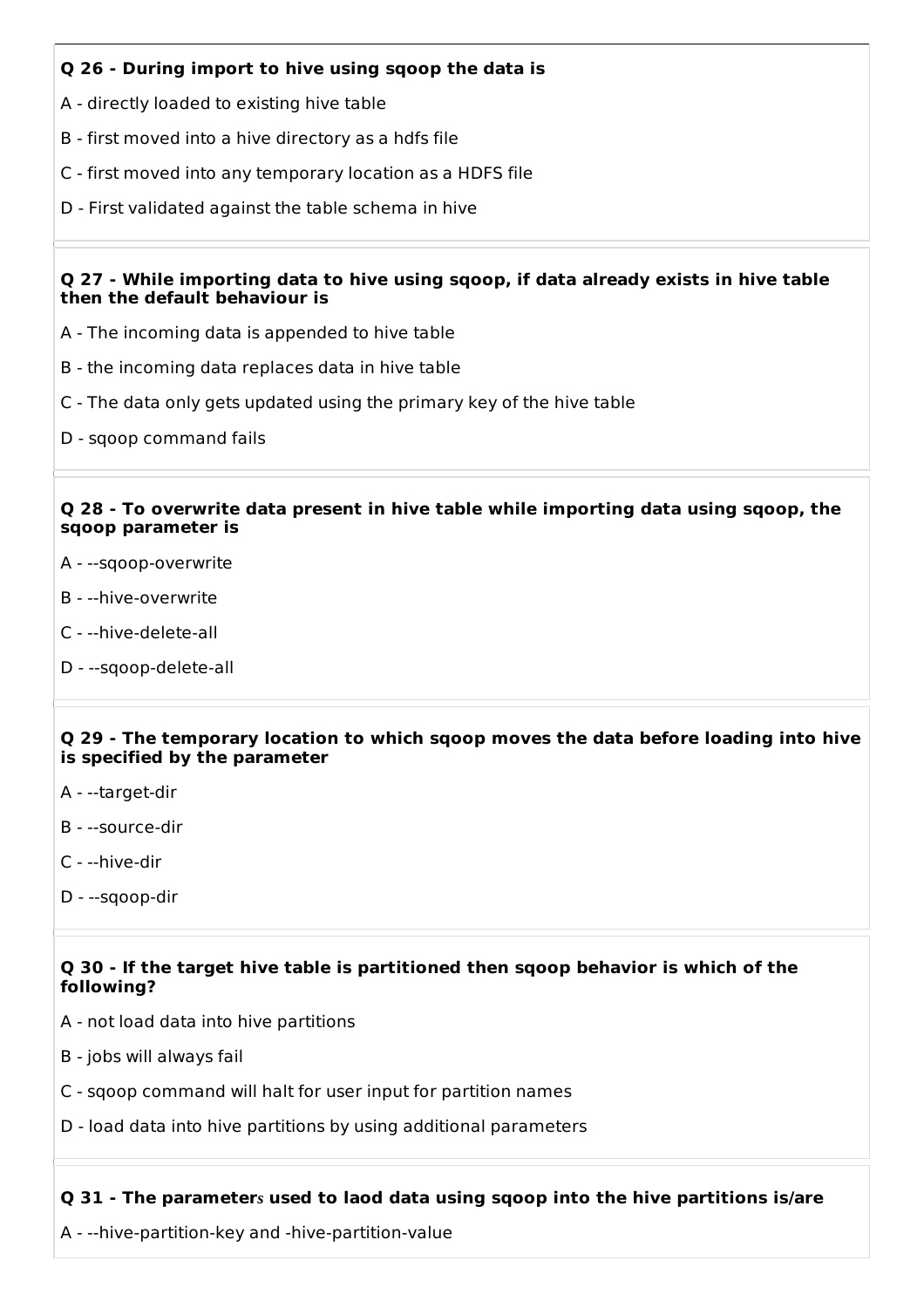- B --hive-partition-key-value
- C --hive-partition-sequence
- D --hive-sqoop-partition-value

## **Q 32 - The data type of the column used for partition name while importing data using sqoop ino hive can be**

- A only string
- B string or numeric
- C only date
- D string without special characters

# **Q 33 - The parameter --hive-drop-import-delims does which of the following?**

- A replaces the hive delimiters with sqoop delimiters
- B drops the rows which do not have the  $\n\cdot\lambda$ t, 01 delimiters
- C removes all the \n,\t and \01 characters
- D drops the columns which do not have the \n,\t,\01 delimiters

## **Q 34 - The purpose of --hive-delims-replacement parameter in sqoop is to**

- A Replace any hive delimiters with special string
- B Replace all the hive delimiters with null
- C replace \n, \t, and \01 characters with any other string
- D replace \n, \t, and \01 characters with null

#### **Q 35 - HIve shows more row count than imported by sqoop. What can be the reason?**

- A the \n chara cter present int the data
- B Error with java classes used in sqoop
- C limitation of features in hive
- D Insufficient memory issue

#### **Q 36 - The parameter --hive-import can be used with**

- A only importing to hive
- B importing to hive as well as text file
- C importing to hive and relational tables
- D importing to hive and binary data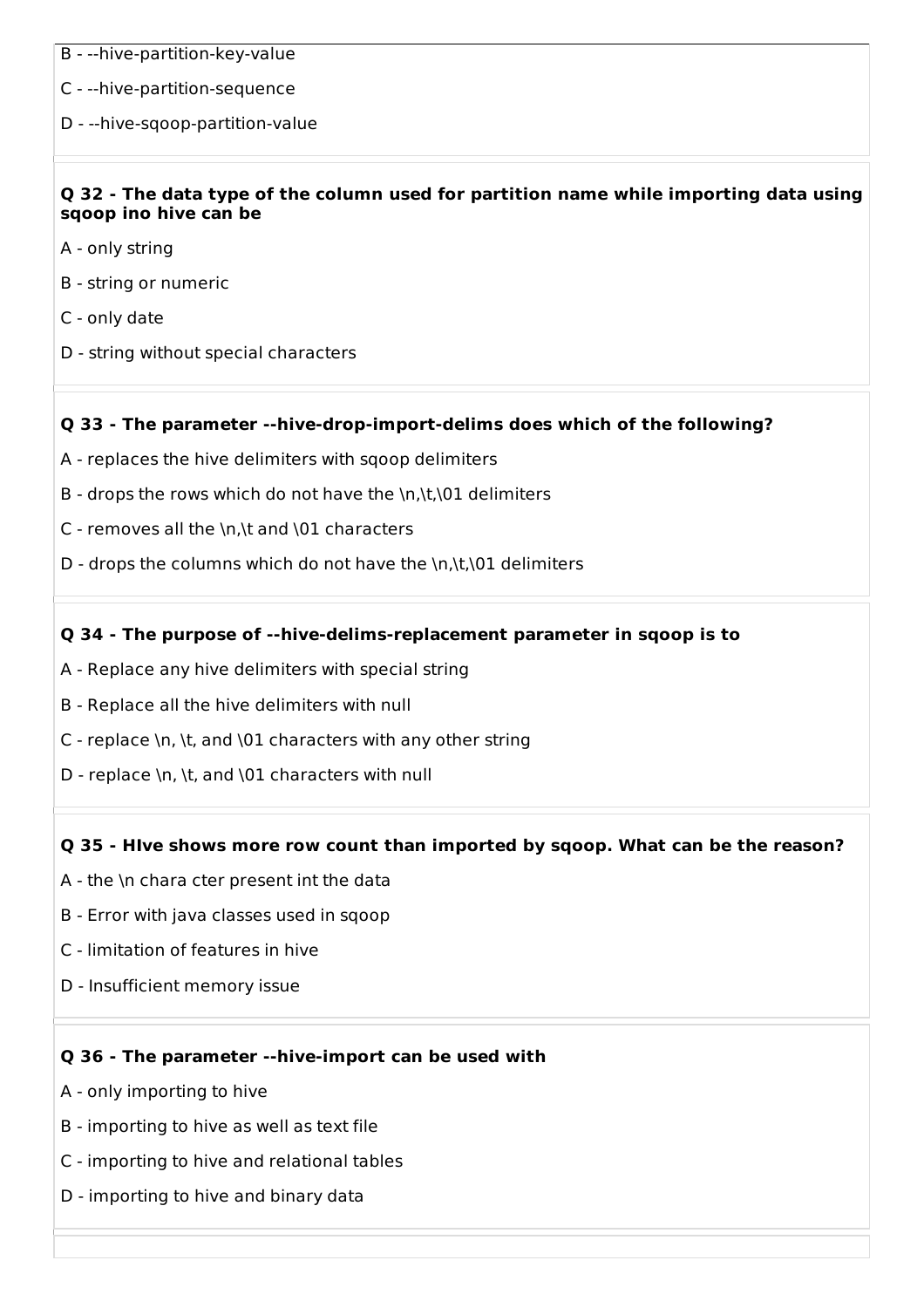# **Q 37 - To import data to HBase using sqoop the parameter***s* **required is/are**

- A --hbase-table
- B --hbase-columns
- C --hbase-table and --column-family
- D --habse-table and --hbase-column-family

# **Q 38 - If the hbase table to which sqoop is importing data does not exist then**

- A sqoop creates it
- B sqoop job fails
- C sqoop waits for user input for hbase table details to proceed with import
- D sqoop imports the data to a temporary location under Hbase

### **Q 39 - The parameter used to identify the individual row in HBase while importing data to it using sqoop is**

- A --hbase-row-key
- B --hbase-rowkey
- C --hbase-rowid
- D --hbase-row-id

## **Q 40 - The parameter that can create a hbase table using sqoop when importing data to hbase is**

- A -hbase-create-table
- B -create-hbase-table
- C -create-hbase-table-columnlist
- D -create-hbase-table-rowkey

## **Q 41 - After importing a table into HBAse you find that the number of rows inserted is fewer than in the source. The possible reason is −**

- A Sqoop is yet to have mature code for HBase
- B Sqoop version and Hbase version conflict
- C Hbase does not allow rows will all NULL values to be inserted
- D Hbase has very limited capabilities to handle numeric data types so some rows got rejected.

## **Q 42 - The property in sqoop that allows rows with all NULL values to be inserted into HBAse tables is −**

A - sqoop.hbase.add.row.key

B - sqoop.hbase.allow.row.nulls,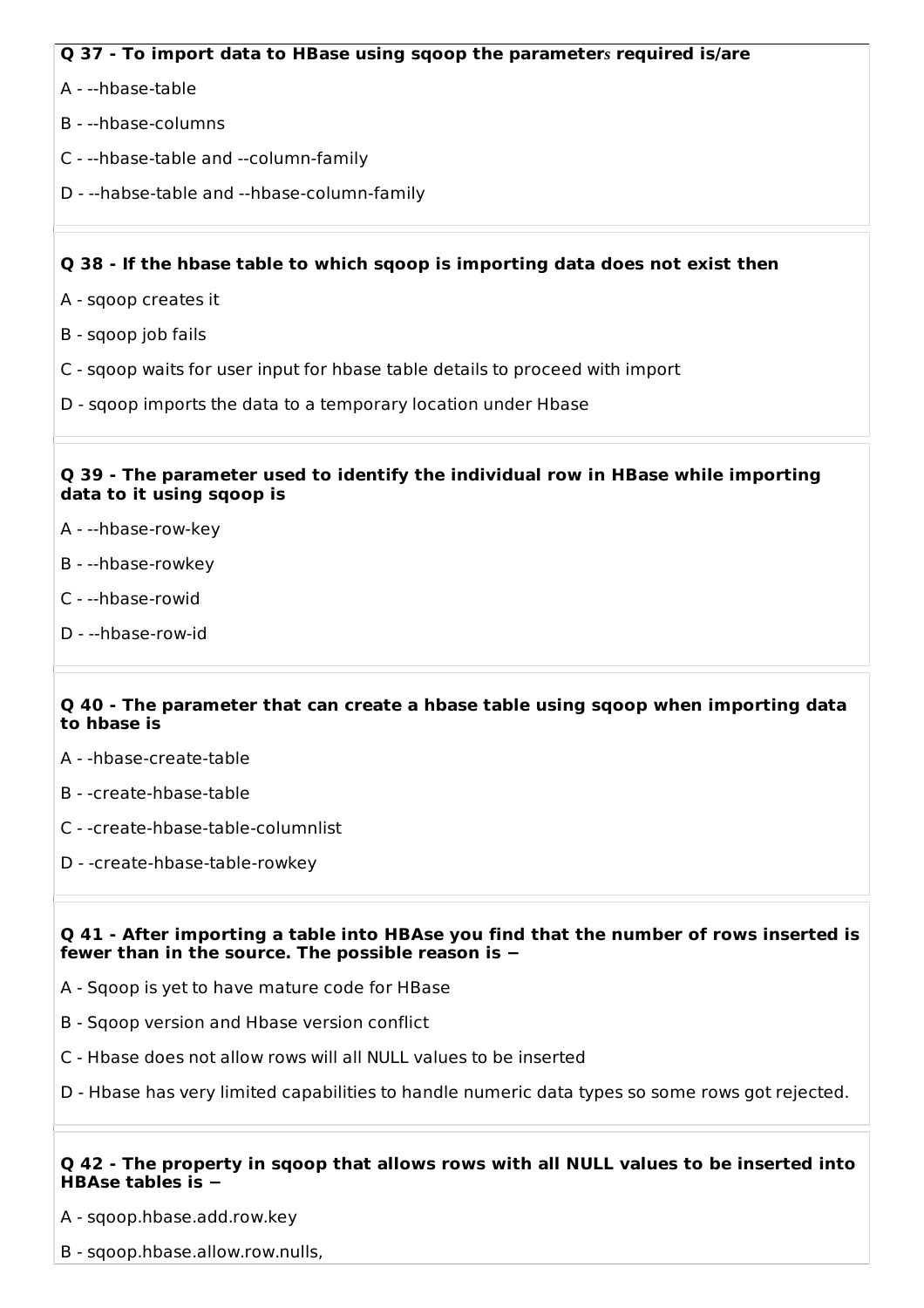- C Sqoop.hbase.add.row.id
- D It is not possible as HBAse will never allow rows with all null Columns to be inserted

#### **Q 43 - When inserting data using sqoop into Hbase table in one physical node, the different parallel tasks of sqoop import create a bottleneck. This can be solved by**

- A Configuring sqoop not to run parallel tasks
- B Configuring gHBase to accept rows in parallel
- C Creating more regions in HBAse table
- D Cannot be solved

## **Q 44 - The parameters in sqoop command can be passed in to Oozie by using which tags?**

- A <parameters>
- $B$
- $C <$ sqoop $>$
- D <command>

#### **Q 45 - In both import and export scenario, the role of ValidationThreshold is to determine if**

- A the error margin between the source and target is within a range
- B the Sqoop command can handle the entire number of rows
- C the number of rows rejected by sqoop while reading the data
- D the number of rows rejected by the target database while loading the data

#### **Q 46 - The comparison of row counts between the source system and the target database while loading the data using sqoop is done using the parameter**

- A --Validate
- B --Rowcount
- C -row*count*
- D -allrows

# **Q 47 - The sqoop export/import jobs canbe stored and used again and again by using**

- A sqoop- jobname
- B sqoop-save-job
- C sqoop-all-jobs
- D sqoop-job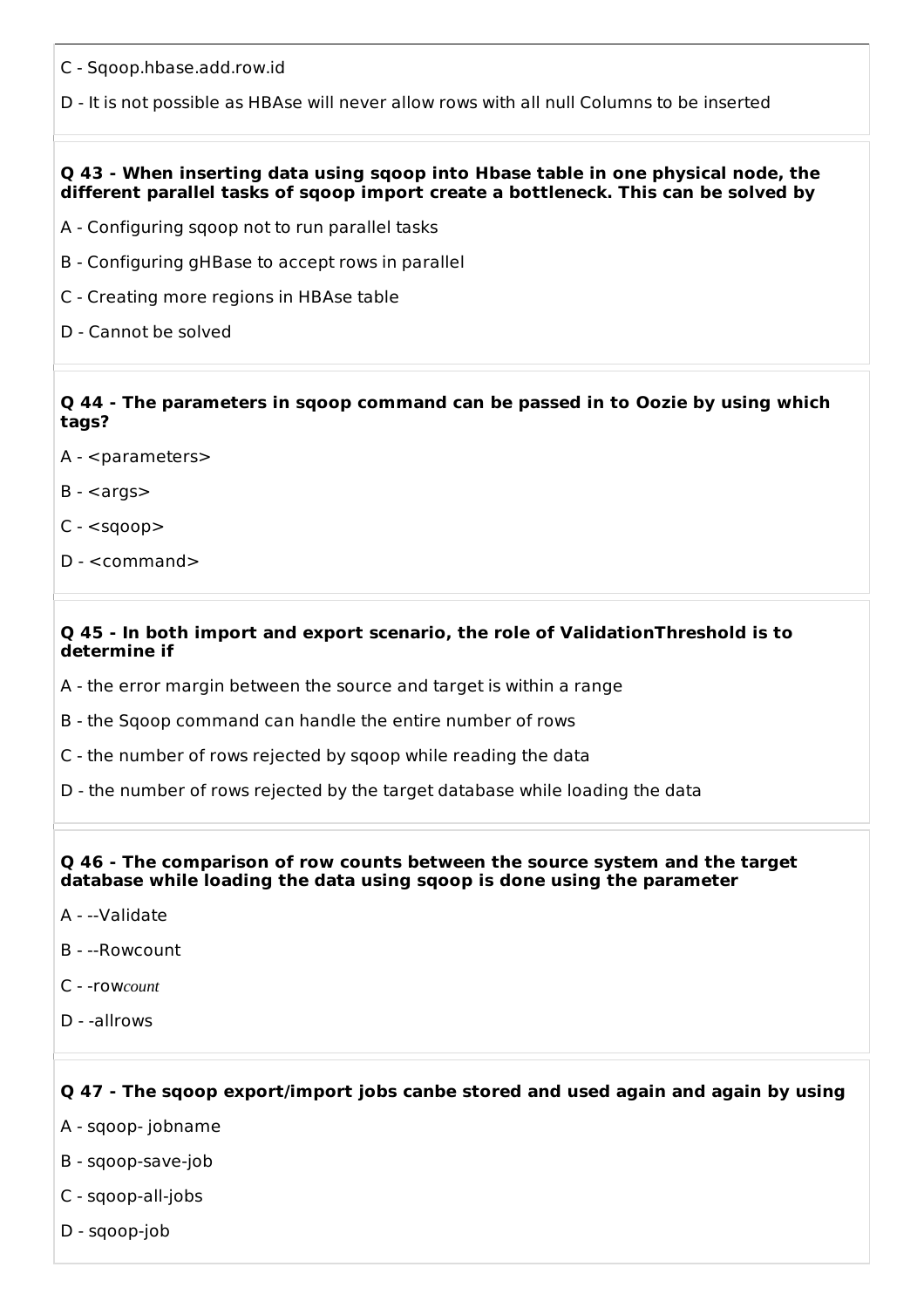# **Q 48 - What is achieved by the command – sqoop job –exec myjob**

- A Sqoop job named myjob is saved to sqoop metastore
- B Sqoop job named myjob starts running
- C Sqoop job named myjob is scheduled
- D Sqoop job named myjob gets created

#### **Q 49 - The tool in sqoop which combines two data sets and preserves only the latest values using a primary key is**

- A sqoop-merge
- B sqoop-combine
- C sqoop-preserve
- D sqoop-distinct

### **Q 50 - The tool that populates a Hive metastore with a definition for a table based on a database table previously imported to HDFS is**

- A create-hive-table
- B import-hive-metastore
- C create-hive-metastore
- D update-hive-metastore

# ANSWER SHEET

| <b>Question Number Answer Key</b> |   |
|-----------------------------------|---|
| $\mathbf 1$                       | B |
| $\overline{2}$                    | C |
| 3                                 | D |
| 4                                 | C |
| 5                                 | A |
| 6                                 | A |
| $\overline{7}$                    | D |
| 8                                 | B |
| 9                                 | A |
| 10                                | A |
| 11                                | B |
| 12                                | А |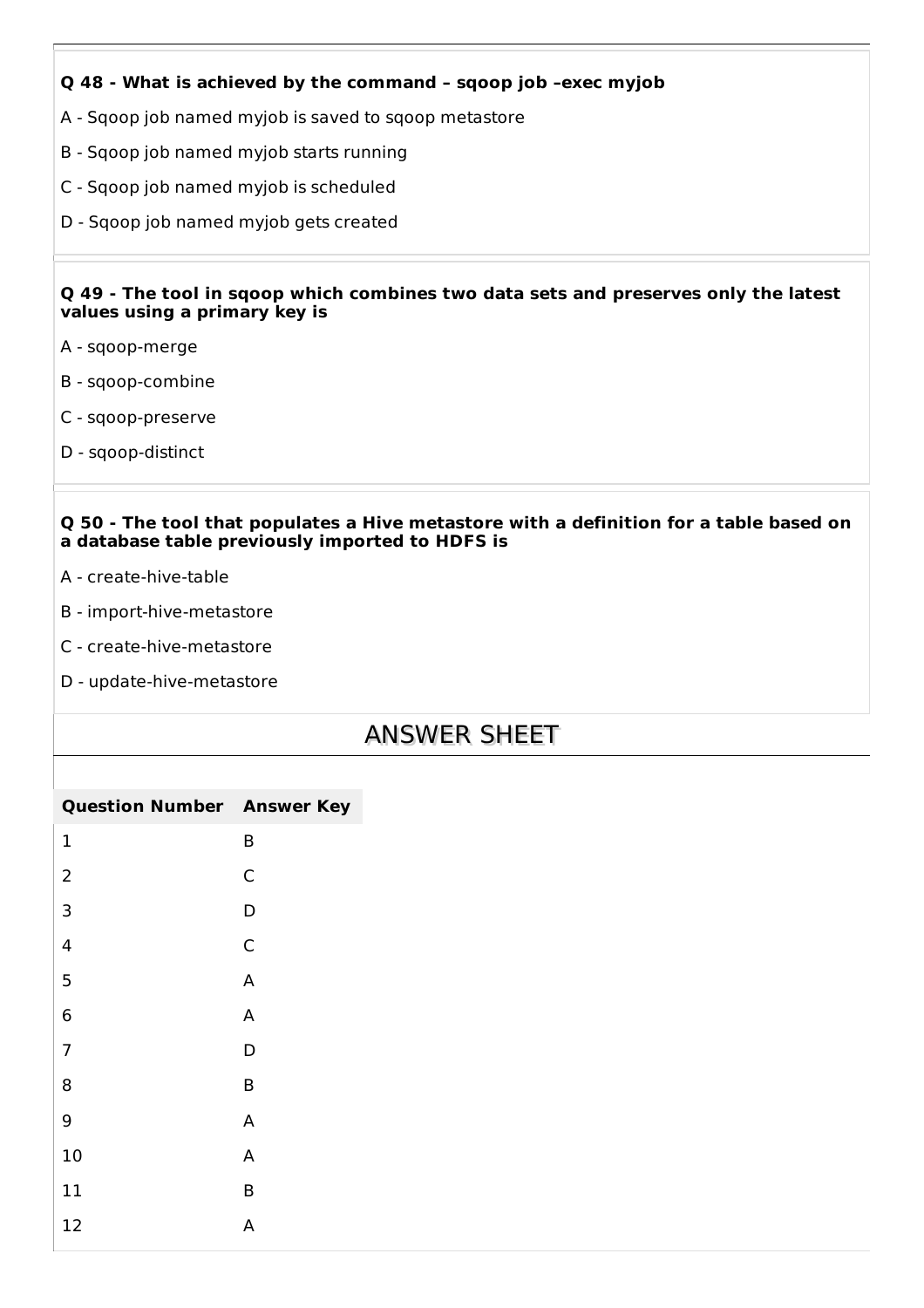| $13\,$     | $\mathsf D$                                                           |
|------------|-----------------------------------------------------------------------|
| $14\,$     | $\sf B$                                                               |
| $15\,$     | $\mathsf A$                                                           |
| $16\,$     | $\mathsf D$                                                           |
| $17\,$     | $\mathsf D$                                                           |
| $18\,$     | $\mathsf A$                                                           |
| $19\,$     | $\sf B$                                                               |
| $20\,$     | $\mathsf A$                                                           |
| $21\,$     | $\sf B$                                                               |
| $22\,$     | $\sf B$                                                               |
| 23         | $\mathsf C$                                                           |
| 24         | $\sf B$                                                               |
| $25\,$     | $\boldsymbol{\mathsf{A}}$                                             |
| 26         | $\sf B$                                                               |
| $27\,$     | $\mathsf{A}% _{\mathsf{A}}^{\prime}=\mathsf{A}_{\mathsf{A}}^{\prime}$ |
| ${\bf 28}$ | $\sf B$                                                               |
| 29         | $\mathsf A$                                                           |
| $30\,$     | $\mathsf D$                                                           |
| $31\,$     | $\mathsf{A}% _{\mathsf{A}}^{\prime}=\mathsf{A}_{\mathsf{A}}^{\prime}$ |
| 32         | $\mathsf A$                                                           |
| 33         | $\mathsf C$                                                           |
| 34         | $\mathsf C$                                                           |
| 35         | $\mathsf{A}% _{\mathcal{A}}^{\ast }=\mathsf{A}_{\mathcal{A}}^{\ast }$ |
| 36         | $\sf B$                                                               |
| 37         | $\mathsf C$                                                           |
| 38         | $\sf B$                                                               |
| 39         | $\mathsf{A}% _{\mathsf{A}}^{\prime}=\mathsf{A}_{\mathsf{A}}^{\prime}$ |
| 40         | $\sf B$                                                               |
| 41         | $\mathsf C$                                                           |
| 42         | $\mathsf{A}% _{\mathsf{A}}^{\prime}=\mathsf{A}_{\mathsf{A}}^{\prime}$ |
| 43         | $\mathsf C$                                                           |
| $\bf 44$   | $\sf B$                                                               |
| 45         | $\boldsymbol{\mathsf{A}}$                                             |
| 46         | $\mathsf{A}% _{\mathcal{A}}^{\ast}=\mathsf{A}_{\mathcal{A}}^{\ast}$   |
| 47         | $\mathsf D$                                                           |